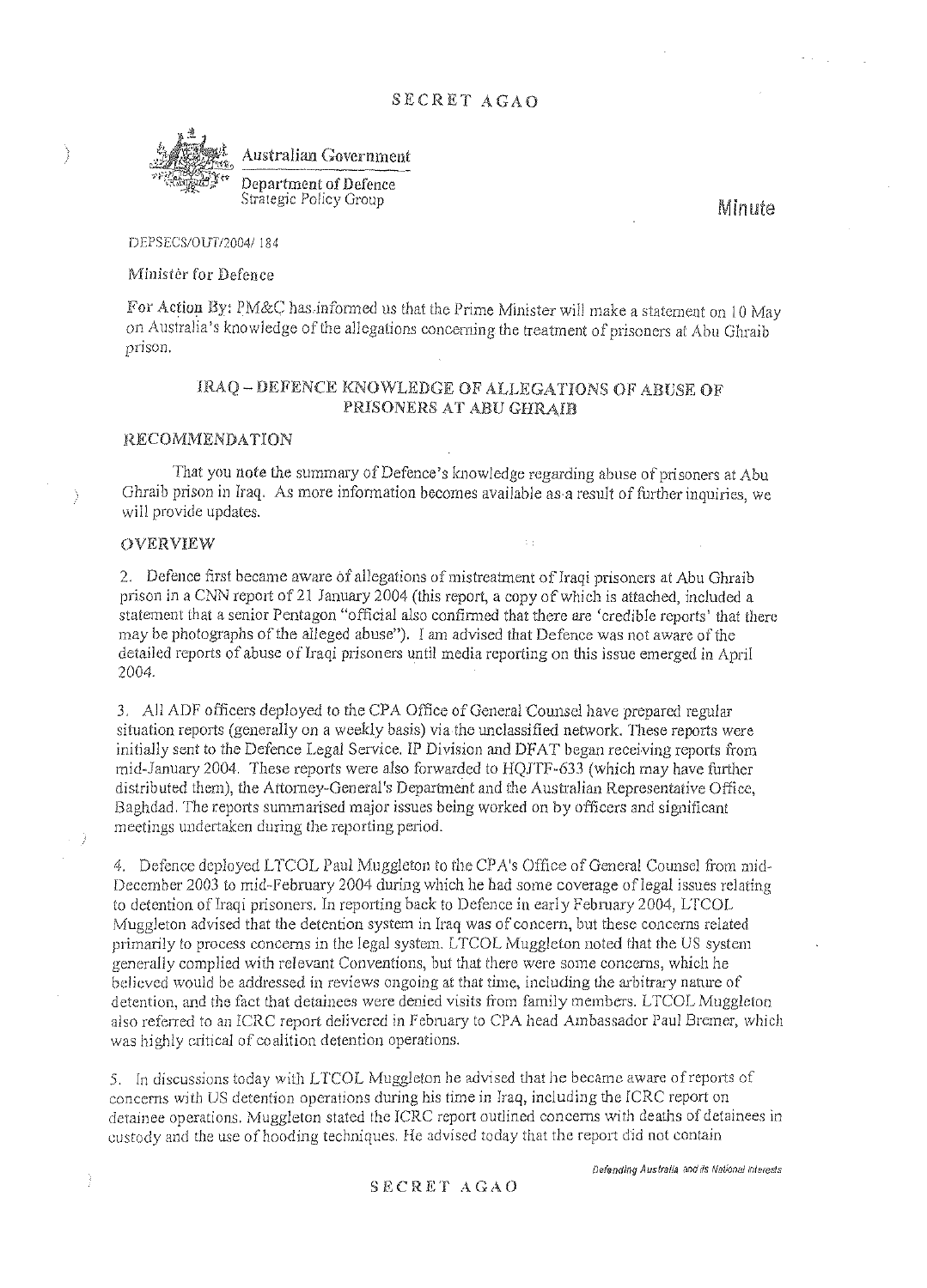# SECRET AGAO

*allegations* of rape and he could not recall specific allegations of torture, The [CRC report was based on interviews with Iraqi detainees and ICRC observations at Iraqi prisons, Muggleton added that he had had concerns with the arbitrary detention of Iraqis and the lack of access between detainees and their families - he specifically said that these were primarily concerns with processes, not with abuses. The first awareness Muggleton had of abuses such as those recently in the press were CNN reports dated 20 January and 21 January 2004, which outlined allegations that abuses had occurred and that photographs might exist. He advised that he had contact with the 800th *MP*  Battalion liaison officer (US officer) who had talked about serious concerns, but he advised that it was only in hindsight (ie following the recent media coverage) that he believes the LO might have seen or been aware of the abuses and photographs. Muggleton said that he had not seen photographs until the recent press coverage and that he was particularly surprised and disgusted by the abuses detailed in these photographs and in recent press reporting.

6. We have spoken today to COL Mike Kelly, who was our first officer to work in the CPA's Office of General Counsel, from July 2004 to mid-December 2004. He subsequently returned to Iraq with the Office of General Counsel on a short deployment from March to 1 July 2004. He advised that he was not aware of the allegations of abuse against Iraqi detainees in Abu Ghraib prison until his return to Iraq in March 2.004 when he became aware of the January CNN reports. He advised that on his first deployment, he held many meetings with the rCRC, Amnesty and Human Rights Watch (HRW), but that these meetings were regarding the treatment of detainees, of apprehension, and their initial treatment in Camp Cropper (at Baghdad International Airport), including acknowledgment of rights as detainees, and conditions under which they were being held. He stared that these were conditions under which prisoners were being held prior to the establishment or transfer to Abu Ghraib prison. At no stage was he made aware of allegations of torture and/or rape, such as detailed in press reports. COL Kelly supported LTCOL Muggleton's understanding that ICRC/Amnesty/HRW concerns were issues such as hooding of prisoners etc. COL Kelly was unaware of the existence of photographs/videos prior to press reporting of the *allegations.* 

7. We are continuing to attempt to contact  $\sum$   $\frac{1}{2}$   $\frac{1}{2}$   $\frac{1}{2}$  currently deployed to the Office of the General Counsel in Baghdad, and the Temporary Liaison Officer, [  $\leq$   $\leq$   $\leq$   $\leq$   $\leq$   $\leq$   $\leq$   $\leq$   $\leq$   $\leq$   $\leq$   $\leq$   $\leq$   $\leq$   $\leq$   $\leq$   $\leq$   $\leq$   $\leq$   $\leq$   $\leq$   $\leq$   $\leq$   $\leq$  $\sqrt{341}$ . The latter has previously informed us that the Australian Representative Office was only aware of the issue from LTCOL Muggleton's February reporting. The outcomes from our discussions with these officers will be conveyed to you in subsequent updates as more information becomes available,

8. Strategic Operations Division has been advised by the current and previous commanders of ITF-633 that there was no knowledge of the allegations of mistreatment of Iraqi prisoners prior to the recent media reponing. The current commander advises, however, that rumours of allegatioos concerning the conditions under which Iraqi prisoners were accommodated had begun to circulate in Baghdad immediately prior to the story breaking. SOD is seeking information through the Australian headquarters in Baghdad and relevant embassies (in relation to third country deployments) to determine whether there has been any Australian involvement with Prisoners of  $\text{War.}$ 

 $\frac{1}{2}$   $\frac{1}{2}$   $\frac{1}{2}$   $\frac{1}{2}$   $\frac{1}{2}$   $\frac{1}{2}$   $\frac{1}{2}$   $\frac{1}{2}$   $\frac{1}{2}$  $33(1)(b)$ "--'''~~--''-- -~'-"--------'---~-.,,--

#### SECRET AGAO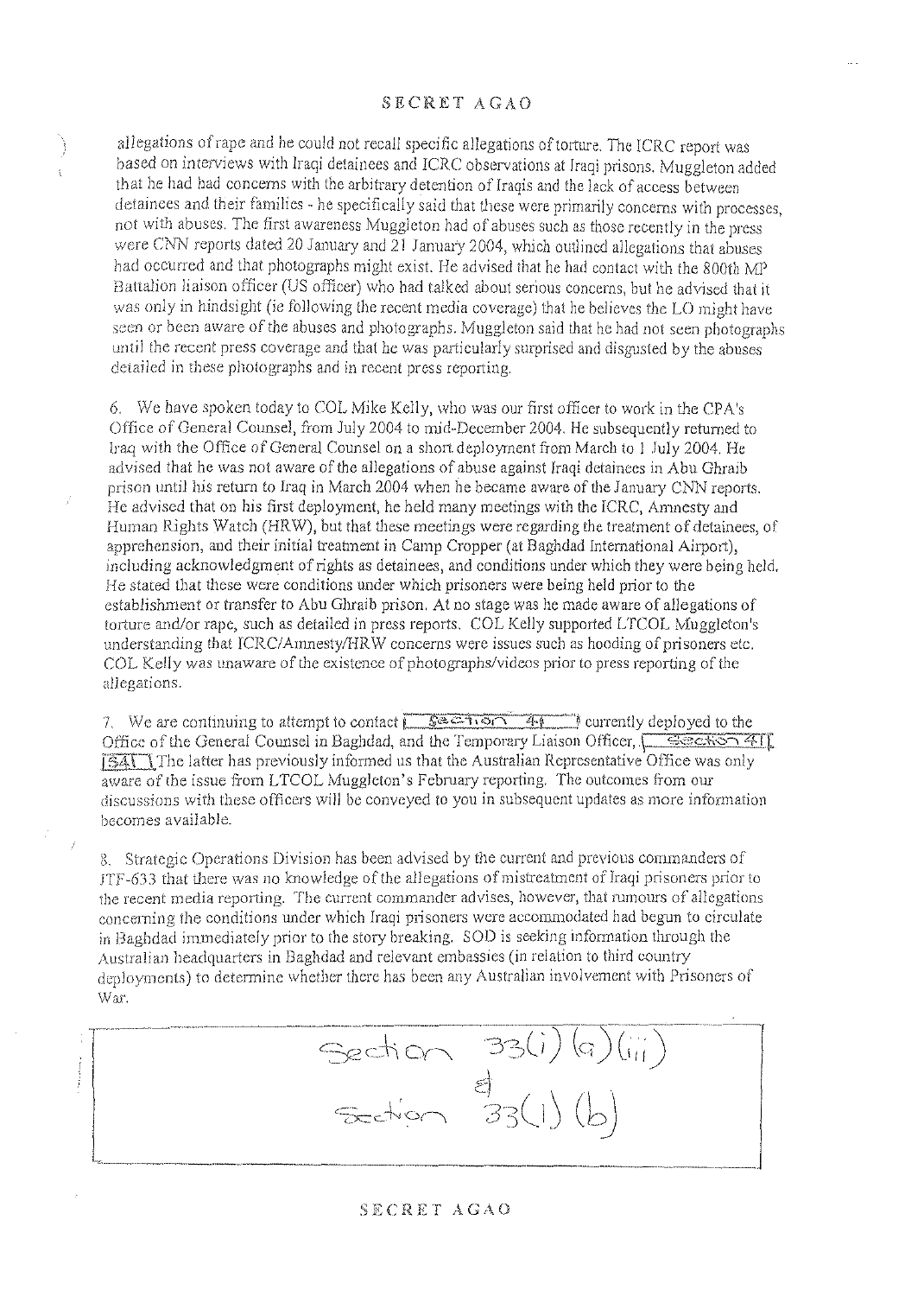# SECRET AGAG

 $Section 33 (1) (a) (iii)$ 33  $(1)(b)$ 

11.  $\sqrt{2e^{2}+41}$  now commanding the prisons in Iraq, visited Iraq in August 2003 and among other calls, advised the ISG on the detention and handling of Iraqi detainees at Camp Cropper. <u>[Sect 41.</u>] has the discretion to release 'Blacklist' detainees below number 55. on the list of 255. A number have been released. It is likely that the ISG will again be the subject of further inquiries by US authorities.

12. In the course of their duties a number of Australian members of the ISG have come into contact with lraqi nationals who have been detained by the Coalition. Many of the detainees are senior scientists and officials held at Camp Cropper. Many are also cooperating with the ISG. This contact has been confined to Subject Matter Experts (SME) preparing questions for interrogators at Camp Cropper. No Australian member of the ISG has been involved in the conduct of an interrogation of an Iraqi national. No Australian member of the ISG has been to Abu Ghraib prison.

13. Australian members of the ISG have questioned Iraqi nationals at sites of interest to the ISG usually former WMD related or scientific research facilities. The Iraqis are usually plant managers, technocrats and support staff. The interviews have taken place with the consent of the Iraqi **participant.** 

14. A small number of ADF members of the ISG are employed as debriefers and assigned to the ISG J lDC. They are responsible for the debriefing of Iraqi nationals and do not conduct interrogations. The debriefings were conducted by trained personnel and the Iraqis debriefed were not under any form of detention. They were willing participants. In some cases they were socalled 'walk·ins' offering information.

Sensitivity: Yes. Reports of abuse of Iraqi prisoners continues to be of considerable media and **public concern,** 

Consultation: Strategic Operations Division and the Defence Intelligence Organisation were consulted in the drafting of this document.

 $\Lambda$ UTHORISED:

NOTED

Robert Hill  $\frac{1}{2}$ 

 $\mathbb{Z}$ 

Shane Carmody Deputy Secretary, Strategy

\/0 May, )004

**CONTACT:**  $\sqrt{2}$  **CONTACT:**  $\sqrt{2}$ 

Copies: Secretary, CDF, Dep Sec S, VCDF, Dep Sec 1&S, HSO, DDIO, FASIP.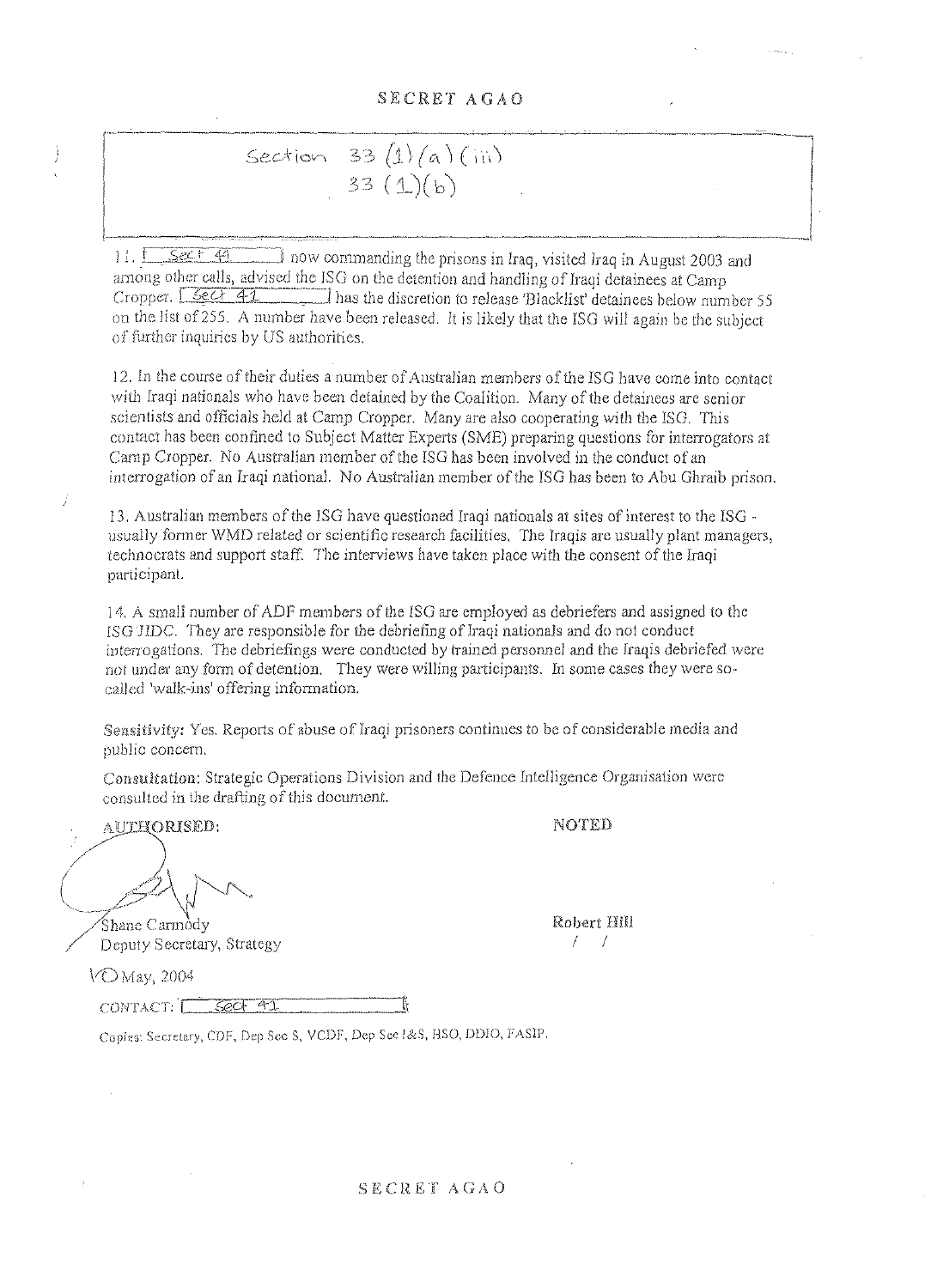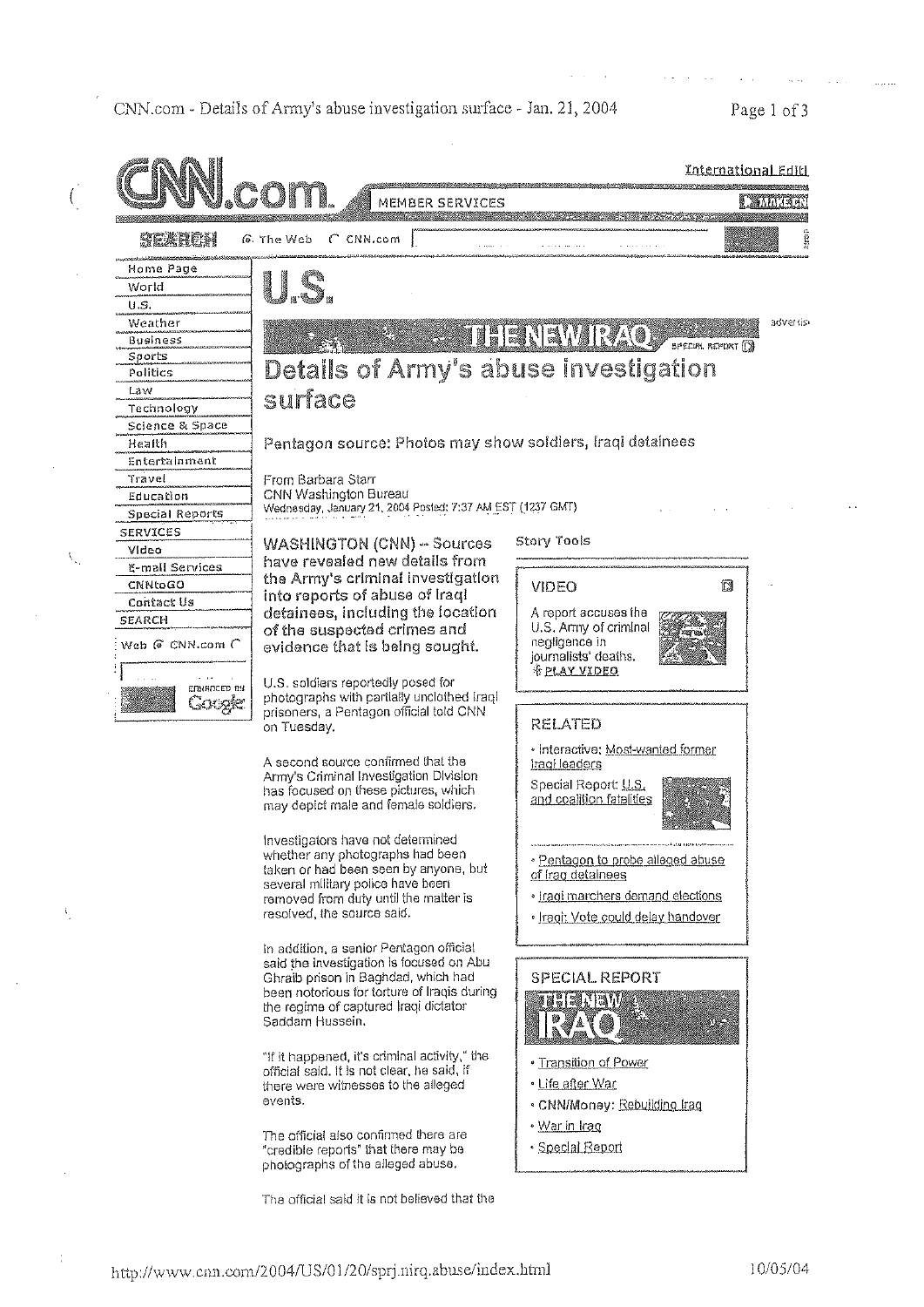#### CNN.com - Details of Army's abuse investigation surface - Jan. 21, 2004

#### Page 2 of 3

reports Indicate widespread criminal abuse, but that the "nature" of the reports have caused concem in the Pentagon and at U,S, Central Command.

"There is zero tolerance" for abuse, he said. "One case is one too many."

Prisoners held by the United States in Iraq are held In accordance with guidelines established by the Geneva Conventions.

| YOUR E-MAIL ALERTS                    |
|---------------------------------------|
| $C$ Baghdad                           |
| $C$ Laws                              |
| $\subset$ Police                      |
| C Pentagon                            |
| OF CREATE YOUR OWN                    |
| <u> Manage alerts [ What is this?</u> |
|                                       |

Those guidelines include the right of dignity and 10 be kopt from public ridicule.

On8 source indicated that taking pictures

of the prisoners would be considered criminal activity unless it could be demonstrated they were taken for official reasons related to the processing and handling of detainees.

The Pentagon official said computer hard drives have been setzed by the Criminal Investigation Division in its search for photographs and additional evidence of abuse.

The official underscored what others in the Pentagon and Baghdad have said in recent days, which is that the matter is considered serious.

The official that the Army is deeply concerned about possible problems of "poor discipline, poor leadership, and a need for re-training," in the military police community.

Several officials say they cannot come to any conclusion about the matter until the investigation is complete but reiterate that Lt. Gen. Rlcardo Sanchaz, head of coalition forces in Iraq, is taking the matter seriously and is concerned,

The investigation has drawn attention in the military since it came to light January 16.

Defense Secretary Donald Rumsfeld has been briefed on the Investigation, officials said.

Sanchez ordered the Army's Criminal Investigation Division to probe the matter as soon as he was told about the reports, sources said.

The official described Sanchez as "plunging in" when he learned of the matter,

The criminal investigations commander, Maj. Gen. Donald Ryder, also serves as the provost marshal general of Ihe Army. That position makes him the most senior Army military police officer.

Ryder may have to investigate those police as part of the probe.

Ryder traveled to Baghdad late last year, according to aides, to review the treatment of detainees.

| Story Tools                     | Click Here to try 4 Free<br>Trial Issues of Timel |
|---------------------------------|---------------------------------------------------|
| an ann a                        | --                                                |
| Lawmakers t <u>o review new</u> | First Iragi abuse court-                          |